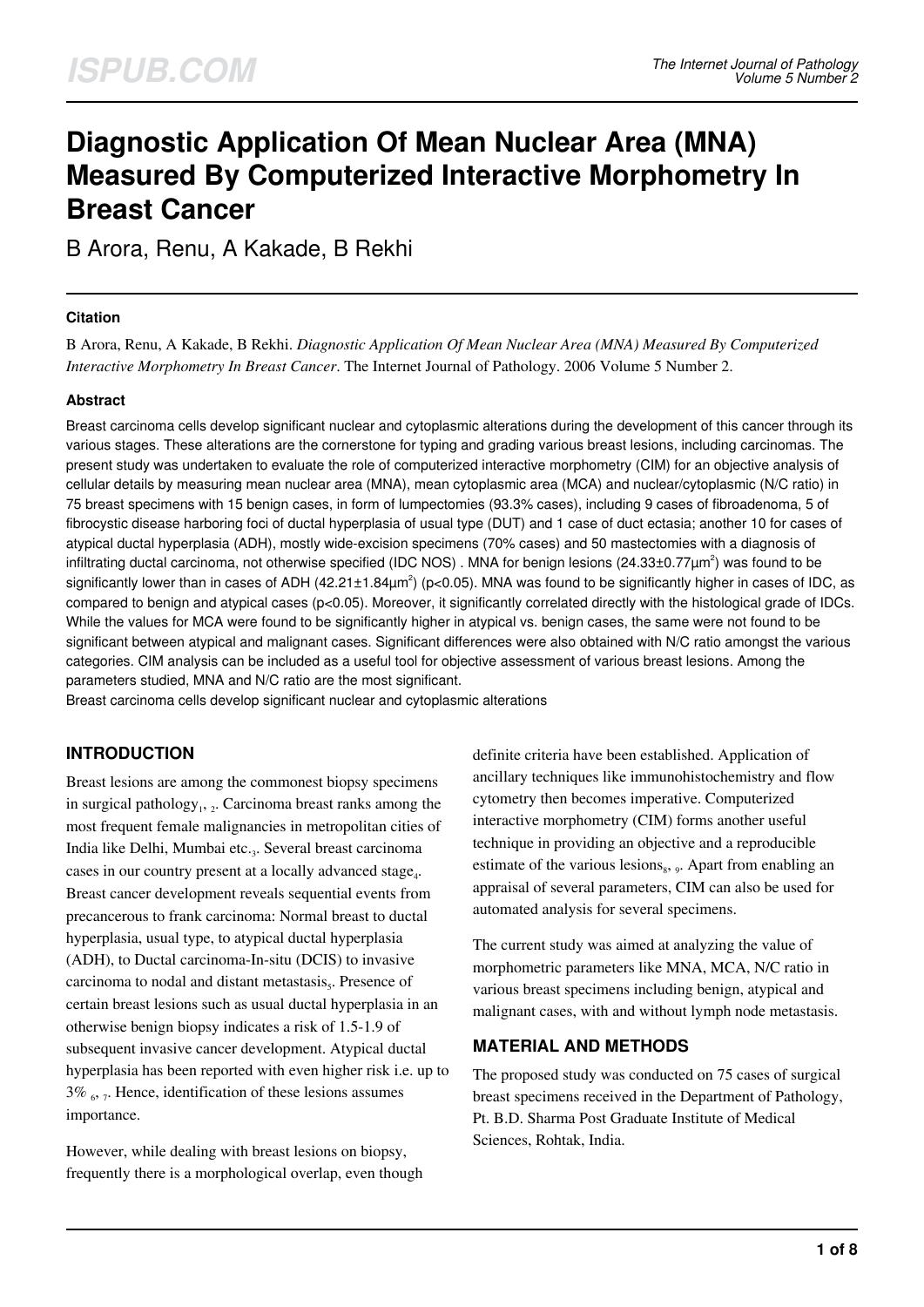Out of these, 15 cases (20%) were of benign breast lesions and 10 cases (13.3%) were of atypical ductal hyperplasia. Remaining 25 cases (33.3%), each, were of infiltrating duct carcinoma, with and without regional nodal metastasis, respectively.

While the surgical specimens for benign breast lesions were in form of lumpectomies and rarely wide-excisions (1 case of duct ectasia), 70% cases of ADH were of wide-excisions. Remaining 30% cases were incidentally diagnosed on lumpectomies

Among 15 benign cases, 9 cases (60%) were of fibroadenoma, 5 (33.3%) were of fibrocystic disease, including foci of ductal hyperplasia of usual type (DUT) and the remaining 1 case was of duct ectasia. Out of the 25 cases of infiltrating ductal carcinoma (IDC) without lymph node metastasis, 11 cases (44%) were of Grade-1, 10 cases (40%) were of Grade-2 while 4 cases (16%) were of Grade-3. Out of the 25 cases included in the category of IDC with lymph node metastasis, 5 cases (20%) were of Grade-1, 10 cases (40%) were of Grade-2 and remaining 10 cases (40%) were of Grade-3.

All malignant cases, as retrieved from the case files, were operable breast cancers (OBC), who had undergone modified radical mastectomy (MRM) with infiltrating duct carcinoma (NOS) as the histological type. (Table 1).

# **Figure 1**

Table 1: Clinicopathological features of various cases along with various morphometric categories

|                |     | Type of       | Pathological        |                |              |  |
|----------------|-----|---------------|---------------------|----------------|--------------|--|
| No.            | Age | surgery       | Diagnosis           | Grade          | 'M' Category |  |
| 1              | 30  | Lumpectomy    | Fibroadenoma        | <b>NA</b>      | B            |  |
| $\overline{2}$ | 15  | Lumpectomy    | Fibroadenoma        | <b>NA</b>      | B            |  |
| 3              | 17  | Lumpectomy    | Fibroadenoma        | ΝA             | B            |  |
| 4              | 45  | Lumpectomy    | Fibroadenoma        | NA             | B            |  |
| 5              | 32  | Lumpectomy    | Fibroadenoma        | NA             | B            |  |
| 6              | 17  | Lumpectomy    | Fibroadenoma        | NA             | B            |  |
| 7              | 18  | Lumpectomy    | Fibroadenoma        | NA             | B            |  |
| 8              | 30  | Lumpectomy    | Fibroadenoma        | NA             | B            |  |
| ğ              | 32  | Lumpectomy    | Fibrocystic disease | NA             | B            |  |
| 10             | 45  | Lumpectomy    | Fibrocystic disease | NA             | B            |  |
| 11             | 32  | Lumpectomy    | Fibrocystic disease | NA             | B            |  |
| 12             | 24  | Lumpectomy    | Fibrocystic disease | <b>NA</b>      | B            |  |
| 13             | 47  | Lumpectomy    | Fibrocystic disease | NA             | B            |  |
| 14             | 20  | Wide-excision | Duct ectasia        | <b>NA</b>      | B            |  |
| 15             | 45  | Lumpectomy    | Fibroadenoma        | NA             | B            |  |
|                |     |               | Atypical Ductal     |                |              |  |
| 16             | 45  | Lumpectomy    | Hyperplasia         | <b>NA</b>      | Α            |  |
|                |     | Wide-excision | Atypical Ductal     |                |              |  |
| 17             | 40  |               | Hyperplasia         | <b>NA</b>      | А            |  |
|                |     | Wide-excision | Atypical Ductal     |                |              |  |
| 18             | 25  |               | Hyperplasia         | <b>NA</b>      | А            |  |
|                |     | Wide-excision | Atypical Ductal     |                |              |  |
| 19             | 28  |               | Hyperplasia         | <b>NA</b>      | Α            |  |
|                |     | Wide-excision | Atypical Ductal     |                |              |  |
| 20             | 21  |               | Hyperplasia         | <b>NA</b>      | Α            |  |
|                |     | Lumpectomy    | Atypical Ductal     |                |              |  |
| 21             | 35  |               | Hyperplasia         | <b>NA</b>      | А            |  |
|                |     | Wide-excision | Atypical Ductal     |                |              |  |
| 22             | 20  |               | Hyperplasia         | <b>NA</b>      | Α            |  |
|                |     | Wide-excision | Atypical Ductal     |                |              |  |
| 23             | 27  |               | Hyperplasia         | <b>NA</b>      | Α            |  |
|                |     |               | Atypical Ductal     |                |              |  |
| 24             | 50  | Lumpectomy    | Hyperplasia         | <b>NA</b>      | Α            |  |
|                |     |               | Atypical Ductal     |                |              |  |
| 25             | 60  | Wide-excision | Hyperplasia         | <b>NA</b>      | А            |  |
|                |     |               | Infiltrating duct   |                |              |  |
| 26             | 38  | <b>MRM</b>    | carcinoma           | 2              | М            |  |
|                |     | <b>MRM</b>    | Infiltrating duct   |                |              |  |
| 27             | 46  |               | carcinoma           | $\overline{2}$ | M            |  |
|                |     | <b>MRM</b>    | Infiltrating duct   |                |              |  |
| 28             | 75  |               | carcinoma           | 2              | M            |  |
|                |     | <b>MRM</b>    | Infiltrating duct   |                |              |  |
| 29             | 55  |               | carcinoma           | 3              | М            |  |
| 30             | 38  | <b>MRM</b>    | Infiltrating duct   | 1              | М            |  |
|                |     |               |                     |                |              |  |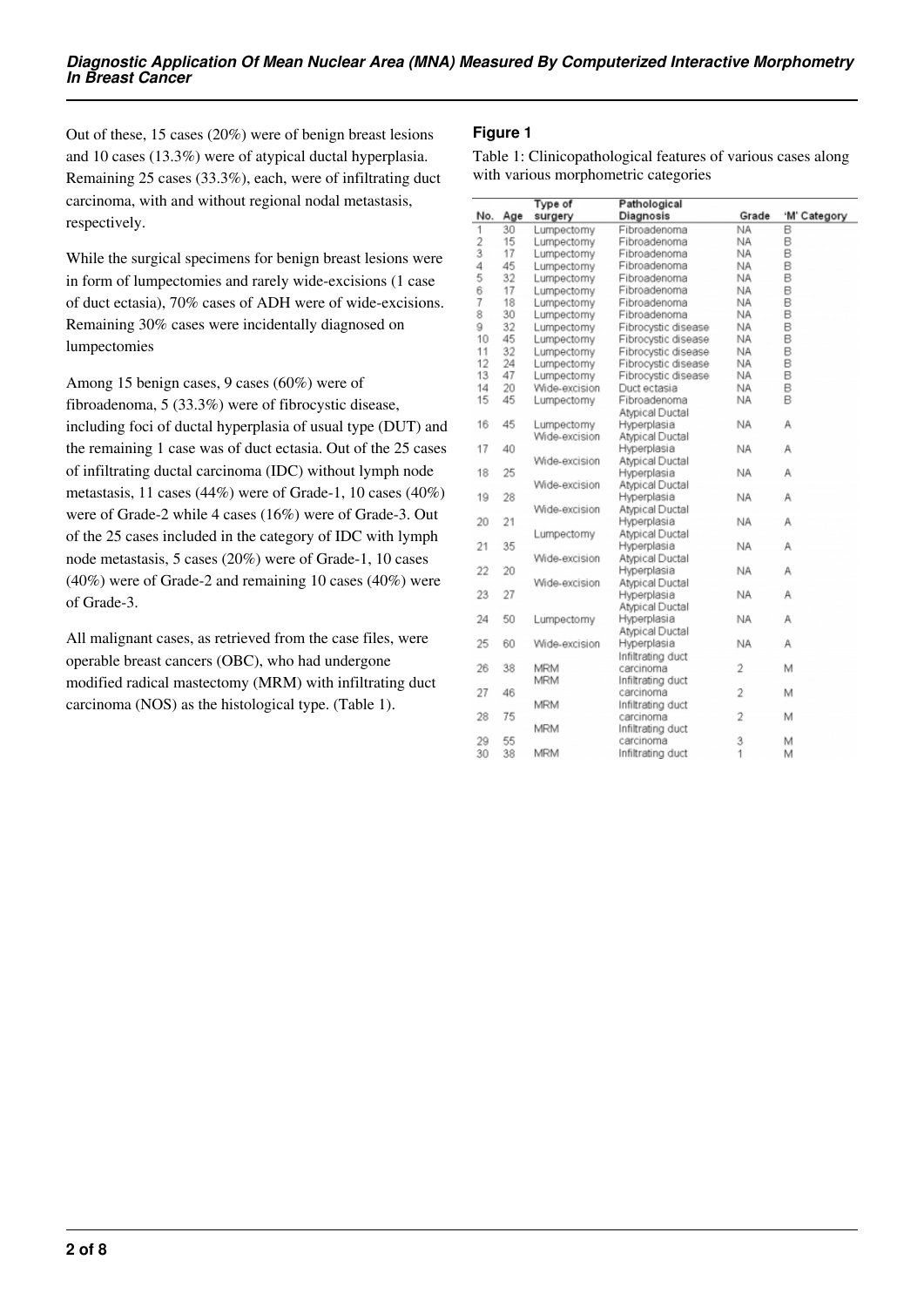#### **Figure 2**

|          |          |                          | carcinoma              |                |              |
|----------|----------|--------------------------|------------------------|----------------|--------------|
|          |          | <b>MRM</b>               | Infiltrating duct      |                |              |
| 31       | 40       |                          | carcinoma              | $\overline{2}$ | M            |
|          |          | <b>MRM</b>               | Infiltrating duct      |                |              |
| 32       | 50       |                          | carcinoma              | 3              | M            |
|          |          | <b>MRM</b>               | Infiltrating duct      |                |              |
| 33       | 60       |                          | carcinoma              | $\overline{2}$ | M            |
|          |          | <b>MRM</b>               | Infiltrating duct      |                |              |
| 34       | 66       |                          | carcinoma              | 1              | M            |
|          |          | <b>MRM</b>               | Infiltrating duct      |                |              |
| 35       | 45       |                          | carcinoma              | 3              | M            |
|          |          | <b>MRM</b>               | Infiltrating duct      |                |              |
| 36       | 52       |                          | carcinoma              | 1              | M            |
|          |          | <b>MRM</b>               | Infiltrating duct      |                |              |
| 37       | 55       |                          | carcinoma              | $\overline{2}$ | M            |
|          |          | <b>MRM</b>               | Infiltrating duct      |                |              |
| 38       | 35       |                          | carcinoma              | 1              | M            |
|          |          | <b>MRM</b>               | Infiltrating duct      |                |              |
| 39       | 45       |                          | carcinoma              | 2              | M            |
|          |          | <b>MRM</b>               | Infiltrating duct      |                |              |
| 40       | 78       |                          | carcinoma              | 1              | M            |
|          |          | <b>MRM</b>               | Infiltrating duct      |                |              |
| 41       | 65       |                          | carcinoma              | 1              | M            |
|          |          | <b>MRM</b>               | Infiltrating duct      |                |              |
| 42       | 40       |                          | carcinoma              | 1              | M            |
|          |          | <b>MRM</b>               | Infiltrating duct      |                |              |
| 43       | 67       |                          | carcinoma              | 1              | M            |
|          |          | <b>MRM</b>               | Infiltrating duct      |                |              |
| 44       | 65       |                          | carcinoma              | 2              | M            |
|          |          | <b>MRM</b>               | Infiltrating duct      |                |              |
| 45       | 36       |                          | carcinoma              | $\overline{2}$ | M            |
|          |          | <b>MRM</b>               | Infiltrating duct      |                |              |
| 46       | 48       |                          | carcinoma              | 1              | M            |
|          |          | <b>MRM</b>               | Infiltrating duct      |                |              |
| 47       | 45       |                          | carcinoma              | $\overline{2}$ | M            |
|          |          | <b>MRM</b>               | Infiltrating duct      |                |              |
| 48       | 32       |                          | carcinoma              | 1              | M            |
|          |          | <b>MRM</b>               | Infiltrating duct      |                |              |
| 49       | 60       |                          | carcinoma              | 1              | M            |
|          |          | <b>MRM</b>               | Infiltrating duct      |                |              |
| 50       | 60       |                          | carcinoma              | 3              | M            |
|          |          | Type of                  | Pathological           |                |              |
| No.      | Age      | surgery                  | Diagnosis              | Grade          | 'M' Category |
| 51       | 60       | <b>MRM</b>               | $DC + LN$              | 1              | М            |
| 52<br>につ | 48<br>AE | <b>MRM</b><br><b>MDM</b> | IDC + LN<br>$IDC + IN$ | 3<br>Ą.        | M<br>h.A     |
|          |          |                          |                        |                |              |

## **Figure 3**

| 54 | 49  | MRM        | IDC + LN   | 2              | Μ |  |
|----|-----|------------|------------|----------------|---|--|
| 55 | 40  | <b>MRM</b> | $DC + LN$  | 1              | М |  |
| 56 | 45  | <b>MRM</b> | IDC + LN   | 3              | М |  |
| 57 | 25  | <b>MRM</b> | $IDC + LN$ | 1              | М |  |
| 58 | 40  | <b>MRM</b> | $IDC + LN$ | 2              | M |  |
| 59 | 35  | <b>MRM</b> | IDC + LN   |                | М |  |
| 60 | 80  | <b>MRM</b> | $IDC + LN$ | 3              | М |  |
| 61 | 40  | <b>MRM</b> | $IDC + LN$ | 3              | М |  |
| 62 | 52  | MRM        | $IDC + LN$ | $\overline{2}$ | M |  |
| 63 | 50  | <b>MRM</b> | $IDC + LN$ | 2              | М |  |
| 64 | 45  | <b>MRM</b> | $IDC + LN$ | $\overline{2}$ | M |  |
| 65 | 65  | <b>MRM</b> | $IDC + LN$ | 3              | М |  |
| 66 | 60  | <b>MRM</b> | $IDC + LN$ | $\overline{2}$ | М |  |
| 67 | 30  | <b>MRM</b> | $IDC + LN$ | 3              | М |  |
| 68 | 38  | <b>MRM</b> | $IDC + LN$ | 2              | М |  |
| 69 | 43  | <b>MRM</b> | $DC + LN$  | 2              | М |  |
| 70 | 30  | <b>MRM</b> | $IDC + LN$ | 1              | М |  |
| 71 | 60  | <b>MRM</b> | IDC + LN   | 3              | М |  |
| 72 | 45  | <b>MRM</b> | $DC + LN$  | 3              | М |  |
| 73 | 60  | <b>MRM</b> | $IDC + LN$ | 3              | М |  |
| 74 | 50  | <b>MRM</b> | $IDC + LN$ | 3              | М |  |
| 75 | лE. | MDM        | $IDC + IN$ | o              | M |  |

Key: MRM: Modified radical mastectomy; IDC: Infiltrating duct carcinoma; LN: Lymph node; NA: Not Applicable 'M'Category: Morphometric. B: Benign; A: Atypical; M: Malignant

The routine diagnosis was made on Hematoxylin and Eosin (H&E) stained sections. Grading of IDC cases was done by Nottingham's modification of Richardson and Bloom's

#### grading system $_{10}$ .

One representative section from every case was subjected to morphometric analysis by an independent observer to remove subjective bias. Frozen sections were excluded.

The quantitative study was done by an image analysis system. The digital images generated by a charge coupling device (CCD) video camera (Sony) linked to a Olympus microscope at a total magnification of 400X were stored on a host computer through a digital frame grabber. The processing was done by image analysis software viz. Image pro-express version 4.5 by Cyber Natics Inc. USA. This was integrated into the host computer.

A total of hundred cells were randomly selected and measured in each case. The cells of interest were identified on the screen and the contours of their nuclear and cytoplasmic profiles were traced. Inside each tracing, a semiautomatic procedure consisting of threshold based boundary detection was implemented to determine the nuclear and cytoplasmic areas.

With the help of an internal calibration, various parameters were studied like Mean nuclear area (MNA), mean cytoplasmic area (MCA) and mean N/C ratio.

# **STATISTICAL ANALYSIS**

Statistical analysis was carried out using SPSS system (version 14). The mean values  $\pm$  standard deviations (SD) were calculated for all the three variables including mean nuclear area (MNA), cytoplasmic area (MCA) and nuclearcytoplasmic (N/C) ratio. Values for MNA and MCA followed normality of data, which was tested by graphical as well as statistical tests. One-way ANOVA (analysis of variance) was used to compare MNA and MCA among 4 categories. Posthoc comparison was done by using Dunnett C test. P value <0.05 was considered as statistically significant.

N/C ratio did not follow normality of data despite log transformation. Thus, a non-parametric test i.e. Kruskal Wallis test was applied. In cases of IDC with/without lymph node positivity (LN), MNA was correlated with the histological grade using One-way ANOVA

# **RESULTS**

The age of the patients selected for present study ranged from 15 to 80 years with a mean of 43.68± 14.96 years. It was observed that maximum numbers of cases (22) were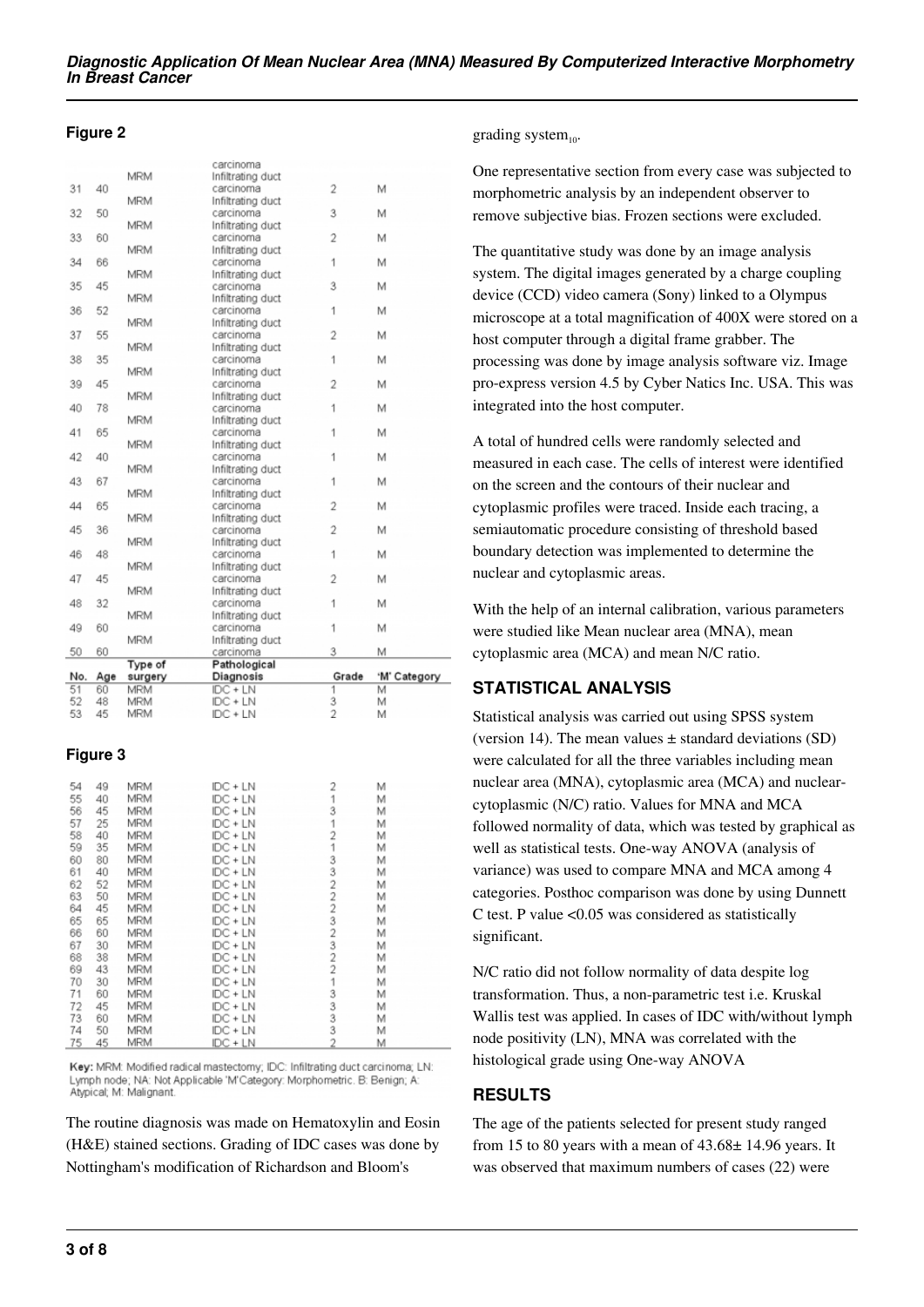between 41-50 years of age group, forming 29.3% of the study group.

On morphometric analysis, MNA for benign, atypical and malignant cases, without and with lymph node metastasis was found to be 24.33±0.77, 42.21±1.84, 52.17±14.87, and  $60.31 \pm 17.50 \mu m^2$  respectively. MCA for these various categories was found to be  $77.37\pm2.65$ ,  $115.85\pm5.43$ , 119.37±33.45, and 138.28±40.74μm<sup>2</sup> respectively. N/C ratio in the categories was found to be  $0.31\pm0.005$  in benign cases, 0.36±0.003 in cases of ADH, 0.43±0.01 in cases of IDC without lymph node metastasis and 0.43±0.02 µm in cases of IDC with nodal metastasis. (Table 2), (Figure 1), (Diagrams 1 and 2).

## **Figure 4**

Table 2: Comparison of mean nuclear area (MNA), mean cytoplasmic area (MCA) and mean N/C ratio in the various categories (Total cases N=100).

| Category                             | No. of<br>cases | <b>MNA±SD</b><br>$(\mu m^2)$ | $MCA+SD$<br>$(\mu m^2)$ | N/C ratio ±SD  |  |
|--------------------------------------|-----------------|------------------------------|-------------------------|----------------|--|
| Benign Hyperplasia                   | 15              | $24.33 + 0.77$               | 77.37+2.65              | $0.31 + 0.005$ |  |
| Atypical ductal<br>Hyperplasia       | 10              | 42.21+1.84                   | 115.85+5.43             | $0.36 + 0.003$ |  |
| IDC without lymph<br>node metastasis | 25              | $52.17 + 14.87$              | 119.37+33.45            | $0.43 + 0.010$ |  |
| IDC with lymph<br>node metastasis    | 25              | 60.31+17.50                  | 138.28+40.74            | $0.43 + 0.024$ |  |

IDC: Infiltrating duct carcinoma

## **Figure 5**

Figure 1: A. Benign ductal hyperplasia of usual type. Photomicrograph showing nuclear and cytoplasmic contours of benign cells. (H & E x 400). B. Atypical ductal hyperplasia (cribriform pattern). Arrows show arrangement of cells around the lumina. Nuclear and cytoplasmic contours of individual atypical cells seen. (H & E x 400). C. Ductal carcinoma-in-situ (High nuclear grade) in a case of infiltrating ductal carcinoma. Nuclear and cytoplasmic contours of malignant cells seen. (H  $&$  E x 400) D. Infiltrating ductal carcinoma (High grade). Nuclear and cytoplasmic contours of malignant cells seen. (H & E x 400).



# **Figure 6**

Diagram 1: Representation of the mean nuclear area (MNA) in the various categories.

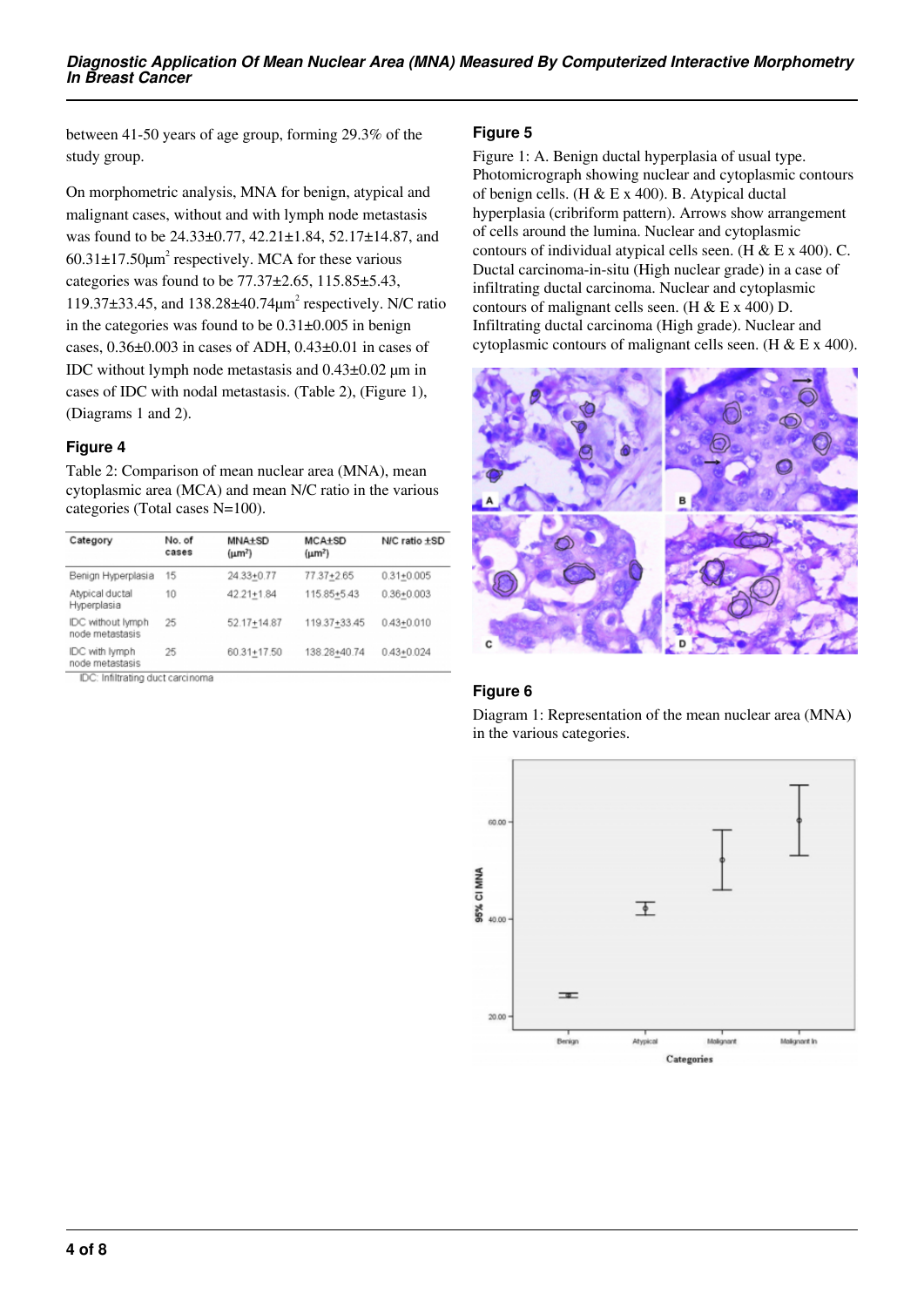# **Figure 7**

Diagram 2: Representation of the mean cytoplasmic area (MCA) in various categories.



Significant differences were observed with MNA in the various categories with lowest values in benign cases, intermediate in ADH cases, higher in IDC cases without nodal metastasis and highest in IDC cases with nodal metastasis. While significantly higher values for MCA were noted in atypical vs. benign cases, the same were not found to be significant between atypical and malignant cases. Significant differences were also obtained with N/C ratio amongst the various categories  $(p<0.05)$ .

Correlation of MNA values with varying histological grades of IDC with/without metastatic lymph nodes showed significant differences in the 3 histological grades with the lowest MNA values i.e. 40.00±6.3 observed in grade 1 IDCs; intermediate values i.e. 55.58±10.51 in grade 2 cases and highest i.e. 75.75±9.76 in cases of grade 3 IDC.

## **DISCUSSION**

While dealing with breast lesions in histopathology, difficulties exist as a result of a morphologic overlap. There is considerable subjective variability in distinguishing between lesions like atypical ductal hyperplasia vs. a welldifferentiated low-grade  $DCIS<sub>8</sub>$ . Apart from this, predictability of certain tumor cases for metastatic potential is difficult. Nearly 30% of breast cancer cases with node negativity succumb to the disease $_{11}$ ,  $_{12}$ . Morphological criteria supplemented with immunohistochemistry are available but at times their utility is limited as a result of subjective variability. Analysis of cellular measurements by CIM can be a useful adjunct in providing an objective and a

more reproducible diagnosis for these lesions. A range of parameters can be evaluated like mean nuclear and cytoplasmic diameters and perimeters, MNA, MCA, N/C ratio, feret ratio, as studied by different authors in various cancers $_{13}$   $_{14}$ ,  $_{15}$ .

In the present study various parameters like MNA, MCA and N/C ratio were analyzed for differentiating benign vs. atypical vs. malignant breast cases with and without nodal metastasis.

Among the various parameters studied in the current study, MNA was found to be significantly different in various categories with lowest values in benign cases  $(24.33\pm0.77\mu m^2)$  and highest values in malignant cases having lymph node metastasis  $(60.31 \pm 17.50 \mu m^2)$ . While the observed values for malignant cases without lymph node metastasis (52.17±14.87) were comparable to the findings of Pienta et al<sub>11</sub> (MNA=55.30 $\mu$ m<sup>2</sup>), the same were higher in cases of IDC with node metastasis. The values for atypical lesions  $(42.21 \pm 1.84 \mu m_2)$  were found to be similar as observed by a manual morphometric analysis on breast lesions by Bhattacharjee et al<sub>15</sub> (42.50 $\pm$ 7.32 $\mu$ m<sup>2</sup>). In accordance with our study, these studies have observed MNA as a useful parameter for differentiating atypical lesions vs. carcinoma cases. In their study, Skjorten et  $al<sub>16</sub>$ have highlighted MNA as a significant parameter in differentiating normal breast vs. proliferating vs. malignant breast lesions. This highlights importance of nuclear alterations as an important hallmark in development of breast cancer. In terms of malignant lesions, they found that there were no significant differences in MNA of in-situ and infiltrating carcinomas. This aspect is reflected in histopathological grading when the nuclear grade of in-situ carcinomas is observed to be similar to the adjacent foci of infiltrating ductal carcinomas. However, within the 3 grades of DCIS, MNA has been found to be increasing from grade I to grade III. In our study, the IDC cases were with or without DCIS and the values were calculated from the cells in the IDC areas. A correlation of MNA with the varying histological grades of IDCs showed a significant increase in the values in grade 1 vs. grade 2 vs. grade3 IDCs. Similar observation has been made by others $_{17}$ . MNA has also been found to be significantly different in lobular vs. ductal carcinomas $_{16}$ . The present study was however restricted to IDC as the included cancer subtype. Even in the spectrum of benign and proliferating lesions, MNA has been found to be useful as an objective parameter in differentiating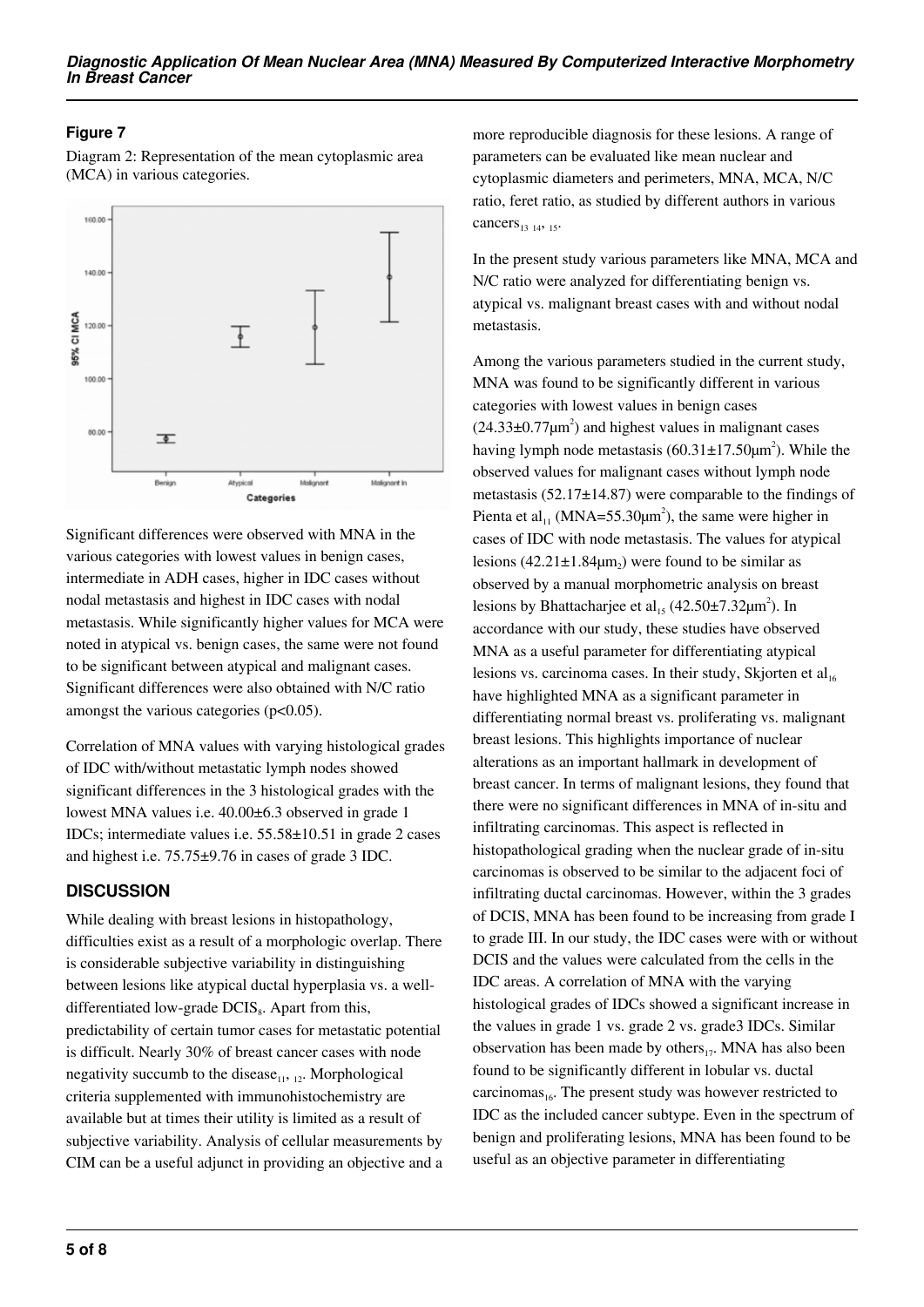fibroadenomas with and without atypia<sub>18</sub>.

In the current study, apart from MNA, N/C ratio was also found to be significant in differentiating benign vs. atypical vs. malignant cases with the lowest values in the former 0.31±0.005, intermediate in the atypical group i.e. 0.36±0.003 and highest in the malignant category i.e. 0.43±0.02.

Earlier studies<sub>8</sub>,  $_{11}$ ,  $_{13}$ ,  $_{16,17,18,19}$  have indicated nuclear area as the most relevant parameter in distinguishing benign from malignant cases. However, cytoplasmic parameters like MCA help further to refine the predictive power of discriminating function. MCA was found to be useful in differentiating benign vs. atypical lesions but was not found to be statistically significant in differentiating atypical vs. malignant lesions.

Another observation in our study included an increase in MNA in IDC cases with lymph node metastasis vs. node negative cases. There has always been a limitation to predict which IDC cases have metastatic potential. Certain invasion tumor suppressor genes have been implicated. Even though in a similar study, Pienta et  $al<sub>11</sub>$  did not observe significant differences of MNA values between node negative vs. node positive cases like in our study, it can be suggested that there might be another mutation in primary lesion that could be implicated in both increase in nuclear area as well as metastatic potential.

In this way, evaluation of morphometric parameters including nuclear variables like MNA can form a useful adjunct in a more objective assessment of various breast lesions. In spite of obtaining an objective result with the help of morphometric analysis, however, errors occur due to individual and technical problems. Application of "Stepsize" algorithms can reduce technical problems in CIM in terms of overestimation of the size of the profile as a result of overriding the cytoplasmic/ nuclear contours during tracings, magnifications used, speed of conducting the analysis and the shape and size of object being traced<sub>20</sub>,  $_{21}$ . Internal calibration and standardization by observer carefully performing correct tracings, as in the present study, can also reduce the errors. However, we acknowledge the limitations in our study, including wide standard deviation for values of MNA and MCA, especially in cases of carcinoma. While one of the reasons is an increased variation in nuclear and cytoplasmic characteristics (pleomorphism) that is seen with carcinoma cells, the other relates to inclusion of relatively

limited number of cases. Inclusion of more number of cases would enhance the value of this technique. Nevertheless, morphometric values like MNA can be used for an objective assessment of certain breast lesions. With the help of correct applications, CIM could form a part of an automatic screening process. A metanalysis of the various earlier studies would be useful in identifying exact values and relevance of this technique in the current pathology practice.

#### **References**

1. Rosai J. Breast. In: Rosai J, editor. Rosai and Ackerman's Surgical Pathology. 8th ed. St. Louis: Mosby; 1996. p. 1565-8. 2. Bartow SA, Pathak DR, Black WC, Key CR, Teaf SR. Prevalence of benign,atypical and malignant breast lesions in

populations at different risk for breast cancer: A forensic autopsy study. Cancer 1987; 60 (11): 2751-60. 3. Siddiqi M, Sen U, Mondal SS, Patel DD, Yeole BB, Jussawala DJ, et al : Cancer statistics from non-ICMR registries: Population based registries, CRAB (Cancer Registry Abstract). Newsletter of the National Cancer Registry Project of India 2001, 8: 1, 47-59. 4. Ten year consolidated report of Hospital based cancer registries 1984-1993. National Cancer Registry programme. I.C.M.R. New Delhi 2001; p.88-93. 5. Van Diest PJ. Ductal carcinoma in situ in breast carcinogenesis. J Pathol 1999;187: 383-4. 6. Carter CL, Corle DK, Micozzi MS, Schatzkin A, Taylor PR. A prospective study of the development of breast cancer in 16,692 women with benign breast disease. Am J Epidemol 1988; 128(3): 467-77. 7. Hartmann LC, Sellers TA, Frost MH, Lingle WL, Degnim AC, Ghosh K, et al. Benign breast disease and the risk of breast cancer. N Engl J Med. 2005; 353 (3): 229-37. 8. Ruiz A, Almenar S, Callaghan RC, Llombart-Bosch A. Benign, preinvasive and invasive ductal breast lesions. A comparative study with quantitative techniques: morphometry, image- and flow cytometry. Pathol Res Pract 1999; 195(11): 741-6. 9. Ruiz A, Almenar S, Cerda M, Hidalgo JJ, Puchades A, Llombart Bosch A. Ductal carcinoma in situ of the Breast: A comparative analysis of histology, nuclear area, ploidy and neovascularization provides differentiation between lowand high- grade tumors. The Breast J 2002; 8(3): 139-44. 10. Frierson HF Jr, Wolber RA, Berean KW, Franquemont DW, Gafey MJ, Bojd JC, Wilbur DC. Interobserver reproducibility of the Nottingham modification of the Bloom and Richardson histologic grading scheme for infiltrating ductal carcinoma. Am J Clin Pathol 1995; 103(2):195-8. 11. Pienta KJ, Coffey DS. Correlation of nuclear morphometry with progression of breast cancer. Cancer 1991; 68(9): 2012-6.

12. Clark GM, McGuire WL. Steroid receptors and other prognostic factors in primary breast cancer. Semin Oncol 1988; 15(2): 20-5.

13. Tan PH, Goh BB, Chiang G, Bay BH. Correlation of nuclear morphometry with pathologic parameters in ductal carcinoma in situ of the breast. Mod Pathol 2001; 14(10): 937-41.

14. Arora B, Jain R, Kumar S, Rekhi B, Arora H, Arora DR. Morphometric analysis of AgNORs in lymph node lesions. Adv Clin Pathol 2002; 6: 95-9.

15. Bhattacharjee DK, Harris M, Faragher EB. Nuclear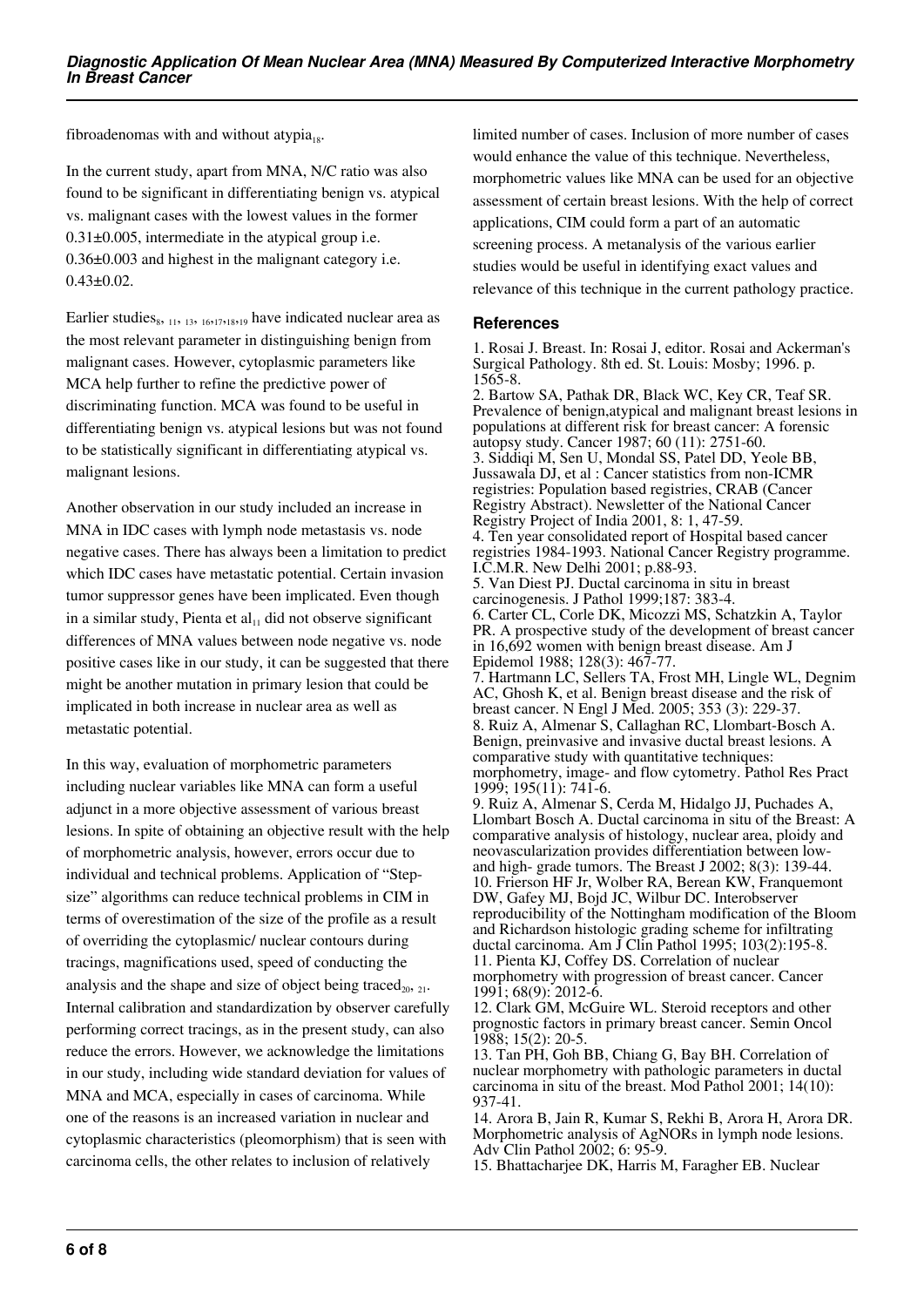morphometry of epitheliosis and intraductal carcinoma of the breast. Histopathol 1985; 9(5): 511-6.

16. Skjorten F, Kaaresen R, Jacobsen U, Skaane P, Amlie E. Nuclear morphometry of benign and malignant breast

lesions. Eur J Surg Oncol. 1991; 17(4):350-3.

17. Kronqvist P, Kuopio T, Jalava P, Collan Y. Morphometrical malignancy grading is a valuable prognostic factor in invasive breast cancer. Br  $\overline{J}$  Cancer 2002;  $\overline{87(11)}$ : 1275-80.

18. Nijhawan R. Rajwanshi A. Cytomorphologic and morphometric limitations of the assessment of atypia in fibroadenoma of the breast. Anal Quant Cytol Histol 2005; 27(5): 273-6.

19. Aaltomaa S, Lipponen P, Eskelinen M, Kosma VM, Marin S, Alhava E et al. The significance of nuclear and morphometric variables as prognostic predictors in breast cancer. Anticancer Res 1991; 11(4): 1663-9.

20. Marchevsky AM, Hauptman E, Gil J, Watson C. Computerized interactive morphometry as an aid in the diagnosis of pleural effusions. Acta Cytol 1987; 31 (2): 131-6.

21. Wied GL, Bibbo M, Bartels PH. Computer analysis of microscopic image: application in cytopathology. Pathol Annu 1981; 16: 367-409.